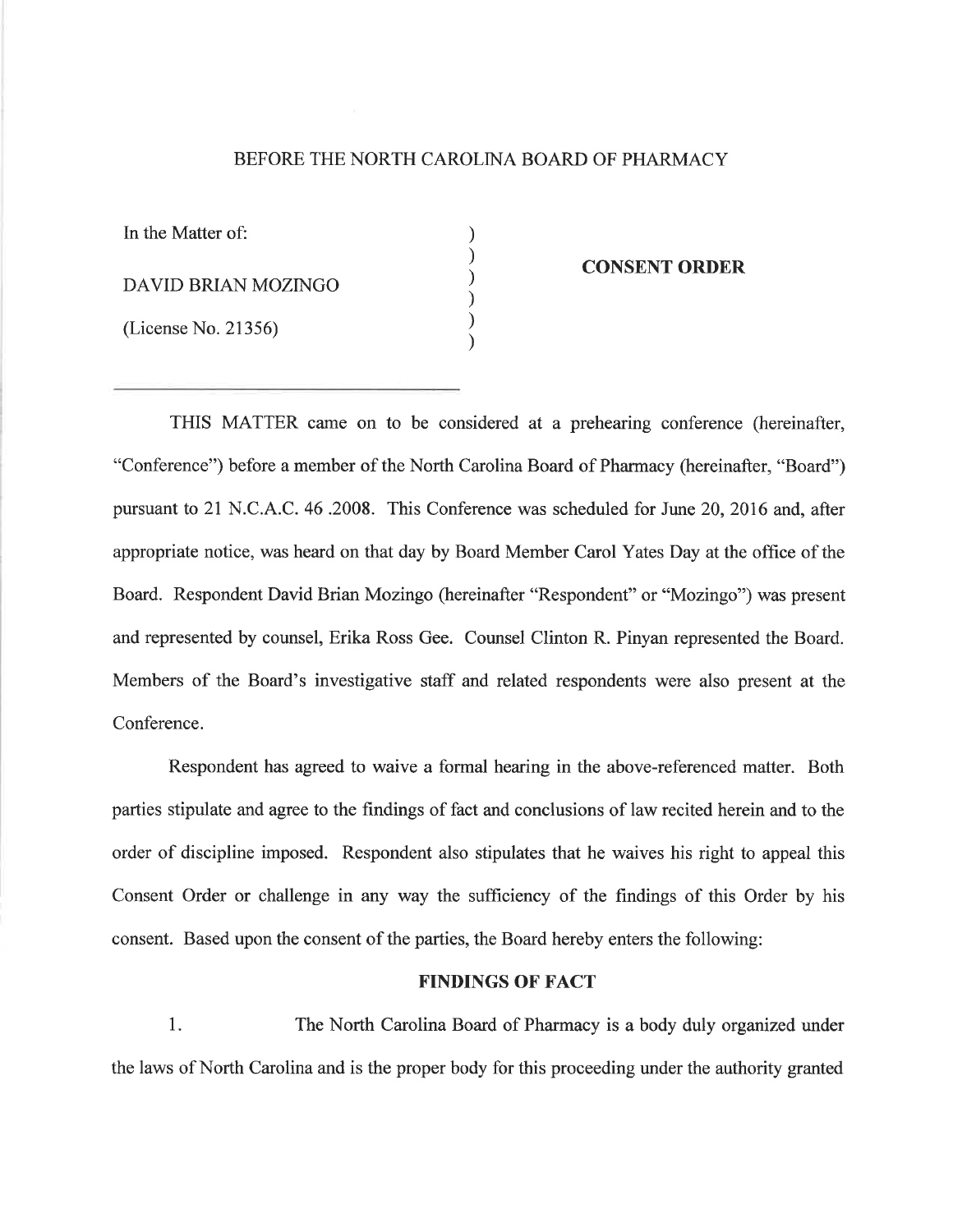it in Chapter 90 of the General Statutes of North Carolina, and the rules and regulations promulgated thereunder.

2. Respondent David Brian Mozingo is, and has since July 22,2010, been the holder of License No. 21356.

3. As a result of prior issues with alcohol use, before his licensure, Mozingo was required to appear before the Board to request permission to proceed with licensure. On May 18, 2010, the Board ordered that Mozingo could proceed with the licensure under a number of conditions, including that he was to successfully complete his monitoring agreement with the North Carolina Pharmacist Recovery Network ("PRN") and could not serve as pharmacist-manager of any pharmacy during the first year of his licensure (i.e., until July 22,  $2011$ ).

4. Before the first anniversary of his licensure, Mozingo had been referred to PRN's compliance committee three times for material, repeated violations of his monitoring agreement with PRN, which therefore violated the terms of his May 18, 2010 Board order. As a result, on September 20,201I, the Board ordered Mozingo's license suspended indefinitely, of which all but five days of that suspension was stayed indefinitely. Further, the Board ordered a permanent restriction on Mozingo ever serving as pharmacist-manager of any pharmacy.

5. With the support and advocacy of PRN, Mozingo subsequently petitioned for the September 20,2011 Board order to be modified to permit him to serve as pharmacist-manager. On July 15,2014, the Board modified the September 20,2011 order to allow Mozingo to serve as a pharmacist-manager.

2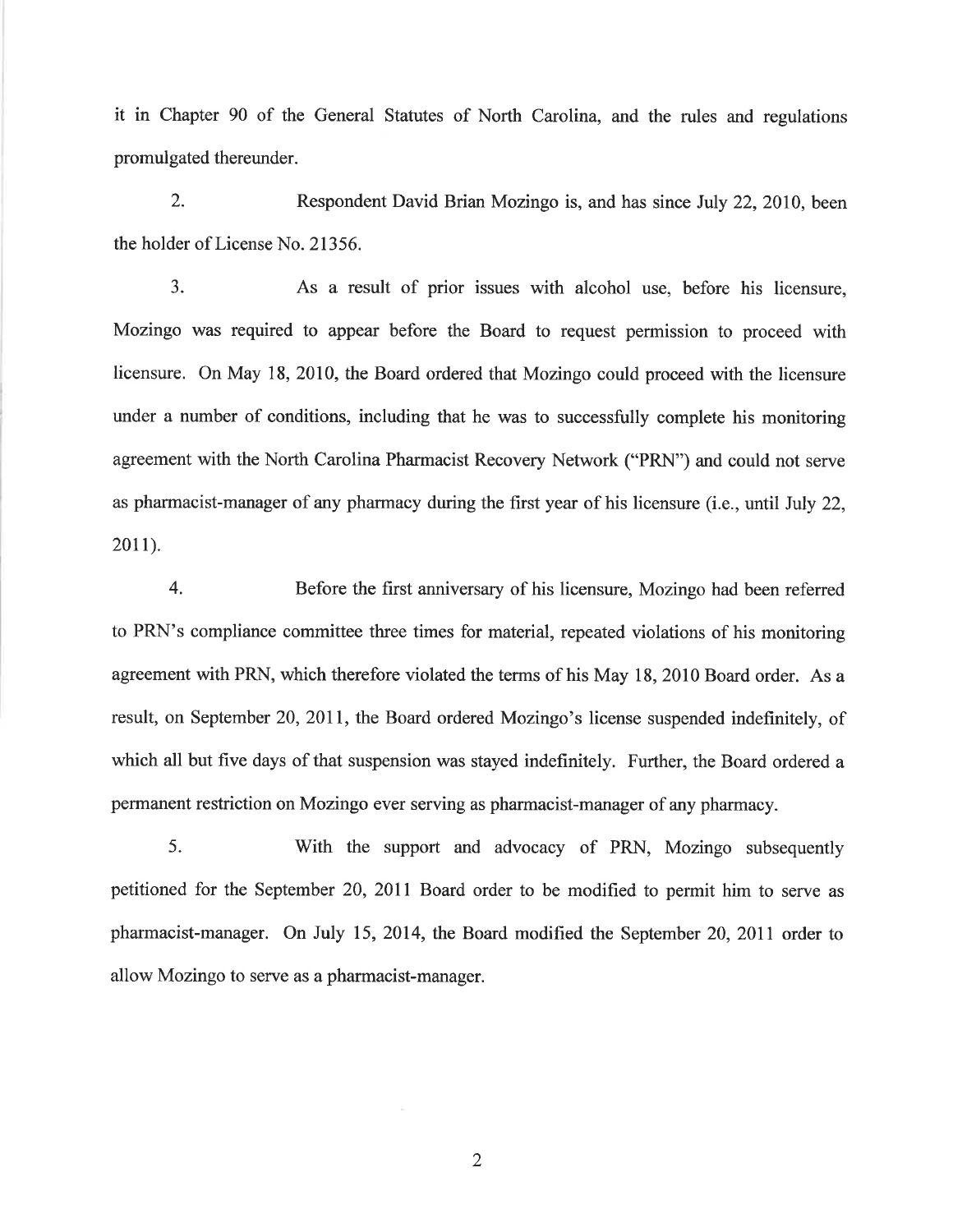6. On August 3, 2014, Mozingo became pharmacist-manager at North Carolina CVS Pharmacy, LLC (Permit No. 10878), located at 3001 Fayetteville Road, Lumberton, North Carolina ("Fayetteville Road CVS").

7. On December 29, 2014, Mozingo discovered diversion of zolpidem tablets from the Fayetteville Road CVS, and a pharmacist subsequently admitted to diverting three (3) tablets on that date. On January 9,2015, Mozingo discovered diversion of a bottle of 120 tablets of hydrocodone/APAP 7.51325 mg. A Board investigator learned of the diversions during an unrelated inspection on February 9,2015. However, Mozingo failed to submit reports of either loss to either the Board or the DEA until March 2,2015, beyond the time for submitting such reports, and despite the Board investigator's warning to Mozingo about the required time for submitting reports.

8. An inspection conducted at the Fayetteville Road CVS on February 9, 2015 revealed a number of significant organizational and recordkeeping problems at the Fayetteville Road CVS under Mozingo's management. The Board required Mozingo to complete a corrective action plan, and Board investigators informed Mozingo that they would reinspect the Fayetteville Road CVS. On April 23, 2015, Board investigators reinspected the Fayetteville Road CVS and found that virtually all of the violations found on February 9, 2015 were still present on April 23,2015 under Mozingo's management.

9. On May 25, 2015, Mozingo became the pharmacist-manager at North Carolina CVS Pharmacy, LLC (Permit No. 10856), located at 2771 West 5<sup>th</sup> Street, Lumberton, North Carolina ("5<sup>th</sup> Street CVS"). Mozingo and CVS representatives testified that Mozingo moved to the 5<sup>th</sup> Street CVS because it was a lower volume store, and Mozingo and CVS hoped that Mozingo could better manage a less busy store.

a J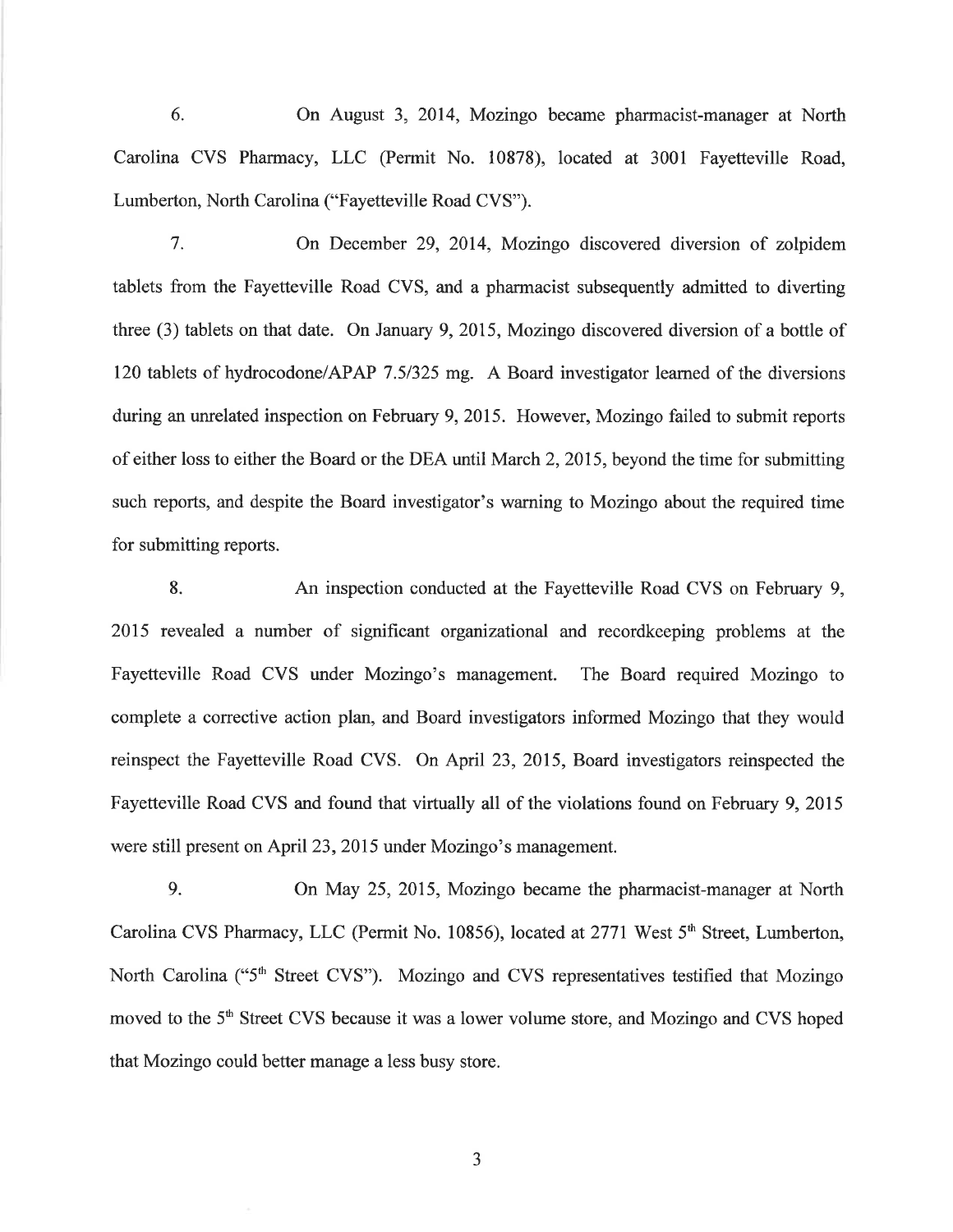10. On September 30, 2015, Board investigators inspected the  $5<sup>th</sup>$  Street CVS to determine if Mozingo was better able to manage that pharmacy. That inspection revealed a number of significant organizational and record keeping problems at the  $5<sup>th</sup>$  Street CVS, including many of the same types of violations that had been present at the Fayetteville Road CVS under Mozingo's management. At the same time, Board investigators also inspected the Fayetteville Road CVS and determined that the new pharmacist-manager there had remedied the problems that had been formerly been present in the Fayetteville Road CVS under Mozingo's management.

11. On November 12, 2015, Board investigators reinspected the  $5<sup>th</sup>$  Street CVS. They found some continuing violations, though they testified that the 5<sup>th</sup> Street CVS had far fewer violations than were present on September 30, 2015. In March 2016, the Board investigator was present in the  $5<sup>th</sup>$  Street CVS and noticed that the pharmacy under Mozingo's management had continued its improvement, although she did not complete an inspection at that time.

12. As an aggravating factor in this case, the Board has considered the Board orders of May 18, 2010 and September 20, 2011, and the violations at issue in those orders, as well as the fact that the orders put prior long-term restrictions on Mozingo's seryice as pharmacist-manager, and Mozingo was required to appear before the Board to get specific permission to serve as pharmacist-manager. As an aggravating factor, the Board has also considered the persistence of Mozingo's organizational and recordkeeping violations over multiple inspections.

13. As a mitigating factor in this case, the Board has considered that the most recent inspection showed a reduced number of violations under Mozingo's management.

4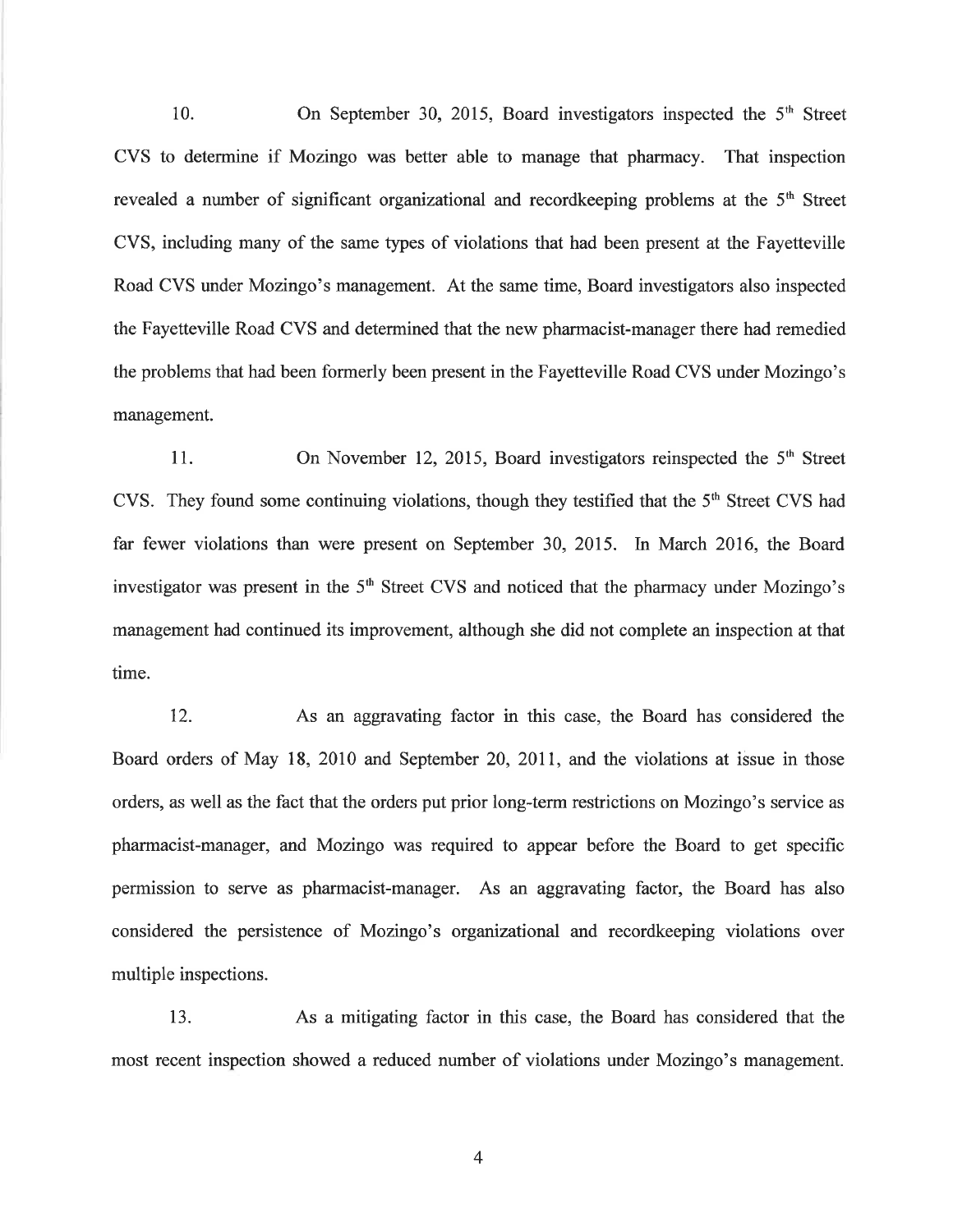In determining whether to activate Mozingo's stayed indefinite suspension, the Board further considered whether Mozingo could practice safely if relieved from the additional responsibilities of serving as a pharmacist-manager and determined that he likely could do so.

#### CONCLUSIONS OF LAW

1. All parties are properly before the Board, and the Board has jurisdiction over Respondent and the subject matter of this proceeding.

2. Respondent's conduct, as set out in the findings of fact and conclusions of law above, constitutes grounds for discipline pursuant to North Carolina General Statutes \$ 90-85.38(a)(6) and (7) because Respondent's acts were in violation of North Carolina General Statutes §§ 90-85.23, 90-85.25(b), 90-640(b), 106-122, 106-134 and 106-134.1; 21 N.C.A.C. 46 .1601(a)(5),46.1804(a), 46 .2502(a), (c), (d), (e) and (k), 46 .2801, and 46.3001; 21 U.S.C. §§ 351 and 352; and 21 C.F.R., 201.17, 201.18, 1301.75, 1304.04, 1304.11, and 1306.22.

3. Respondent admits that the conduct in this matter constitutes sufficient grounds for disciplinary action on his license under North Carolina General Statutes \$ 90-85.38(a).

#### CONCLUSIONS REGARDING DISCIPLINE

Based upon the foregoing Findings of Fact and Conclusions of Law, and with the consent of the Respondent, IT IS THEREFORE ORDERED that:

l. The license of Respondent David Brian Mozingo (License No. 21356) is hereby REPRIMANDED; and

2. The license of Respondent Mozingo is further restricted in that he consents that he shall not hereinafter serve as pharmacist-manager of any pharmacy, and it is so ordered. Although this restriction is intended to be permanent and to continue for the remainder of

5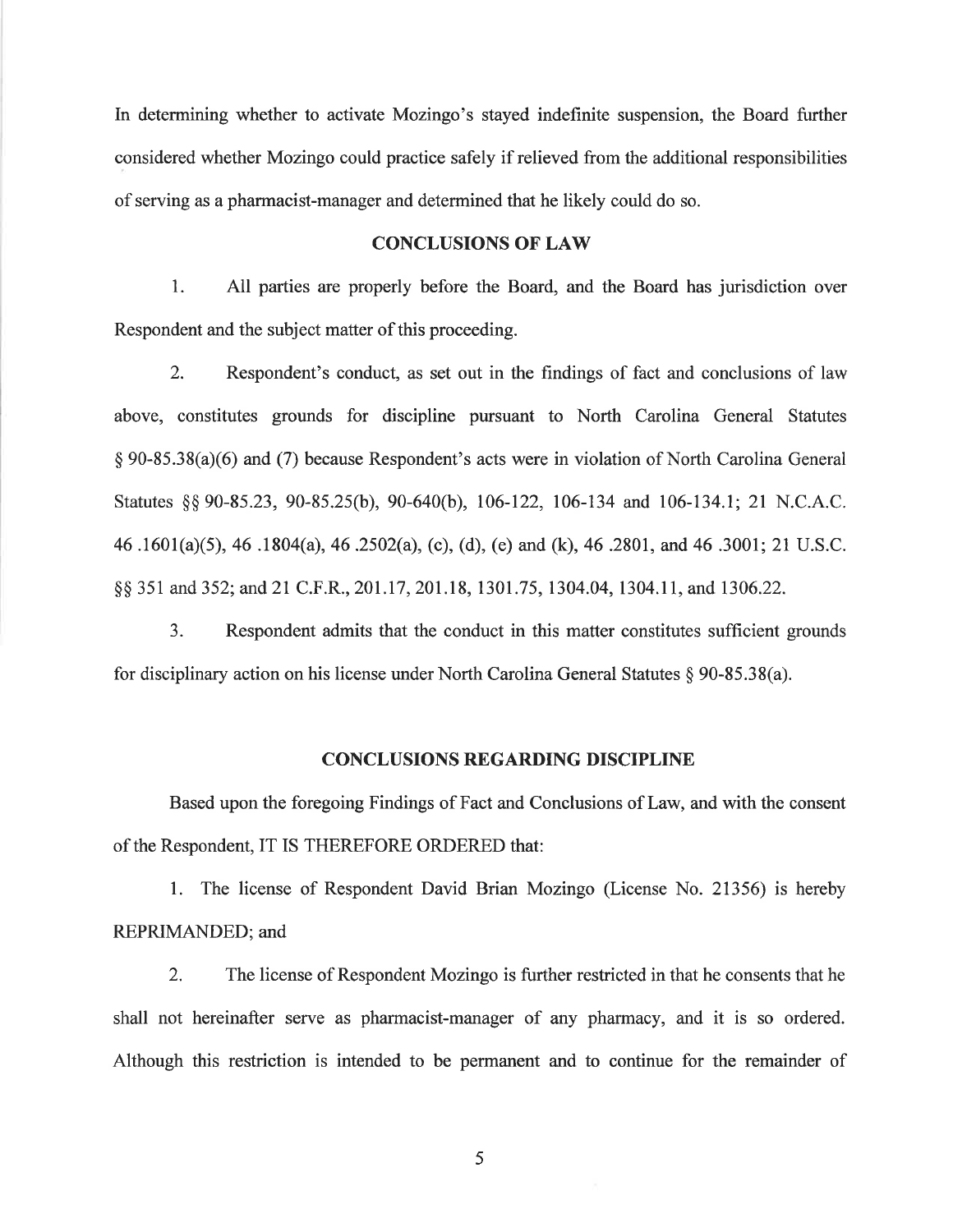Mozingo's licensure, Mozingo shall have the ability to petition for modification of this restriction no sooner than five (5) years from the date this order is adopted by the Board.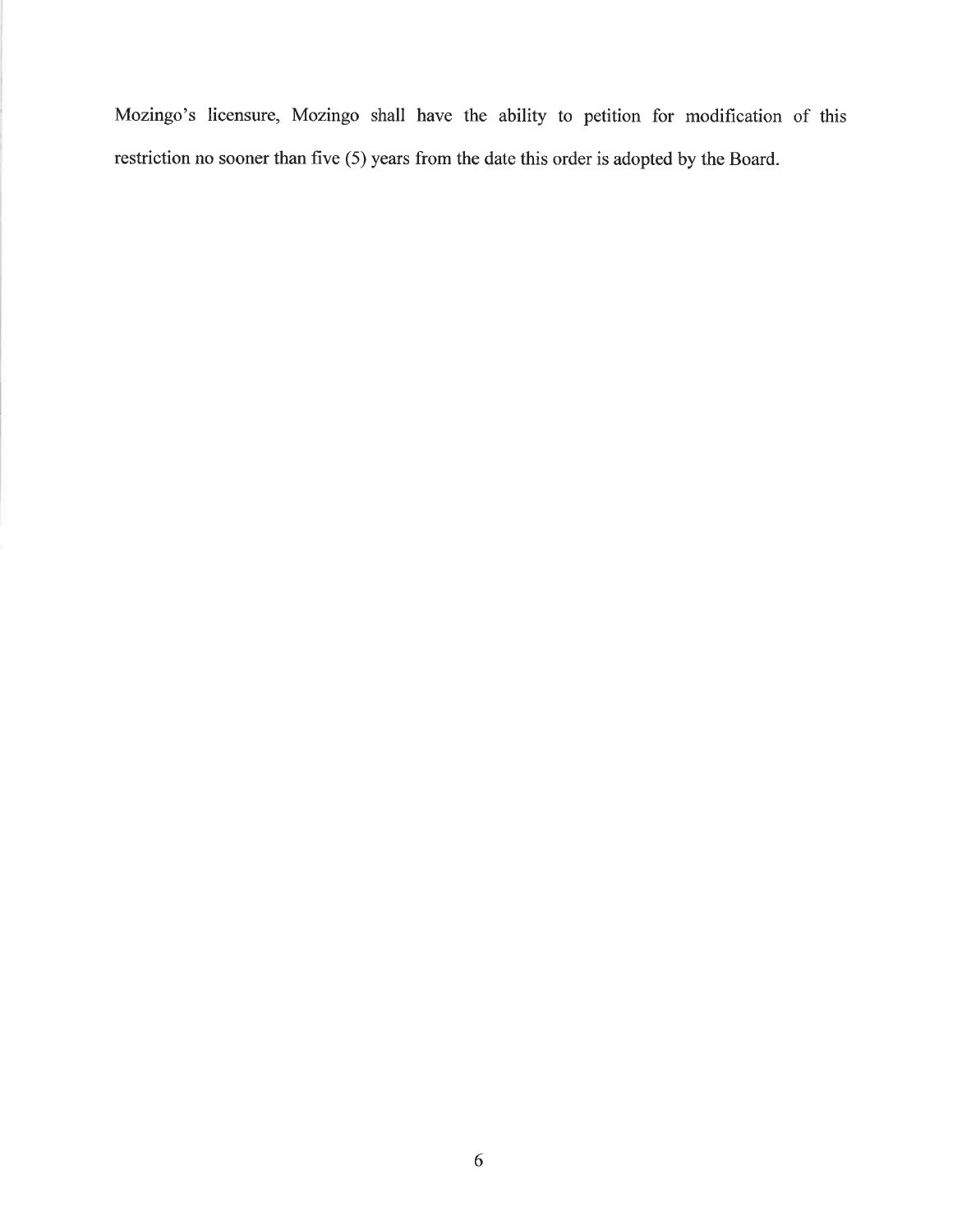This the  $\frac{G\mu}{\mu}$  day of  $\frac{\mu}{\mu}$  2016.

# NORTH CAROLINA BOARD OF PHARMACY

 $By:$ Jack W. Campbell, IV<br>Executive Director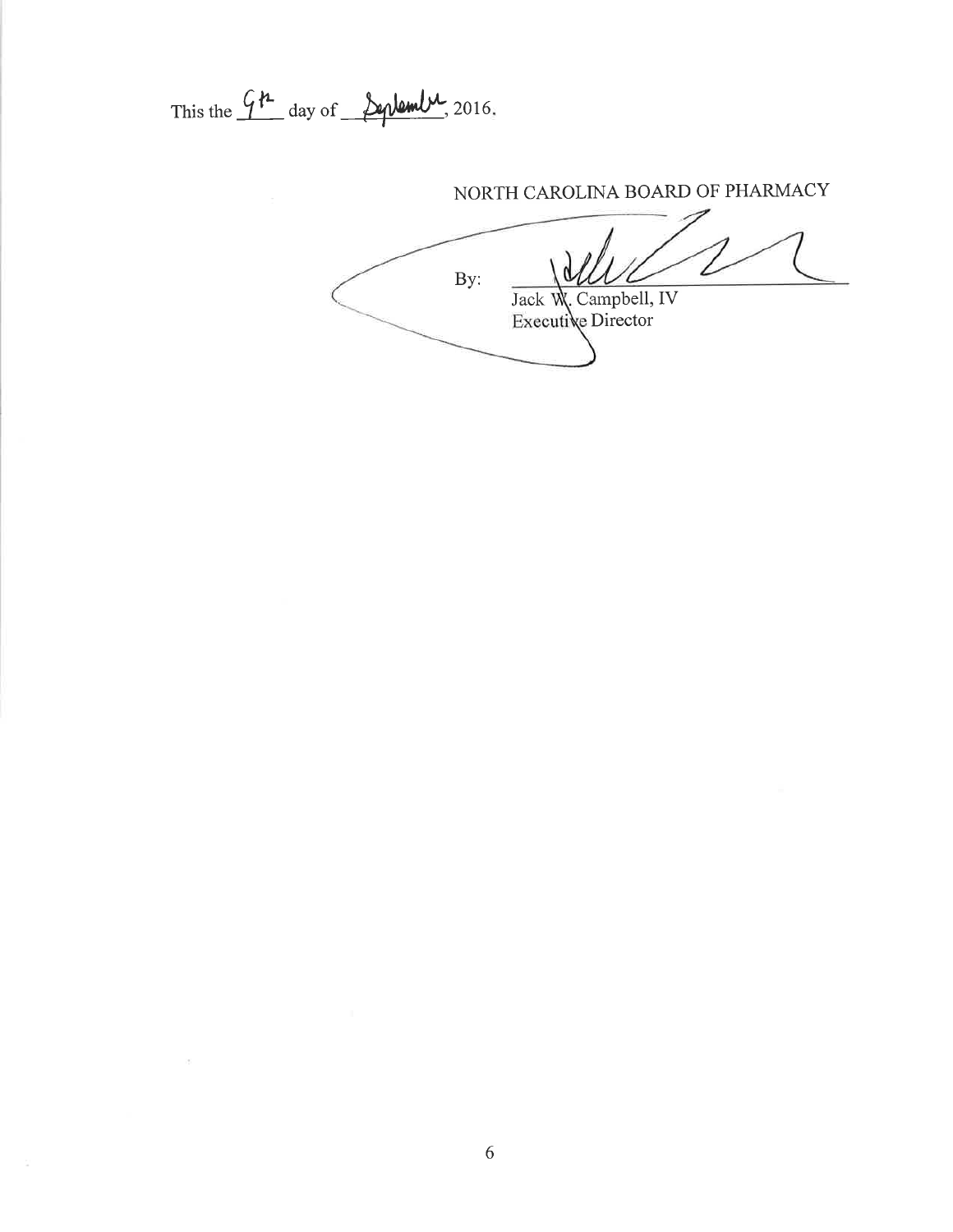David Brian Mozingo, the holder of license number 21356, has full knowledge that he has the right to a formal hearing, at which he would have the right to be represented at his expense by counsel, in this matter. The undersigned freely, knowingly and voluntarily waives such right by entering into this Consent Order.

The undersigned understands and agrees that by entering into this Consent Order, he certifies that he has read the foregoing Consent Order and that he voluntarily consents to the terms and conditions set forth therein and relinquishes any right to judicial review of Board actions which may be taken concerning this matter.

The undersigned further understands that should he violate the terms and conditions of this Consent Order, the Board may take additional disciplinary action.

The undersigned understands and agrees that this Consent Order will not become effective unless and until approved by the Board.

The undersigned understands that he has the right to have counsel of his choice review and advise him with respect to his rights and this Consent Order, and represents that he enters this Consent Order after consultation with his counsel or after knowingly and voluntarily choosing not to consult with counsel.

## **ACCEPTED AND CONSENTED TO BY:**

Date  $\angle 8 - 11 - 16$ 

DAVID BRIAN MOZINGO (License No. 21356)

STATE OF  $\bigcap_{\mathcal{M}} \mathcal{C}$ 

I, the undersigned Notary Public of the County and State aforesaid, do hereby certify that the following person personally appeared before me this day and acknowledged the due execution of the foregoing document: David Brian Mozingo.

Date:  $1 \mathcal{K}$ <sup>-</sup>  $1/2$   $\mathcal{R}$   $\cap$   $\mathcal{A}$ 

My commission expires: